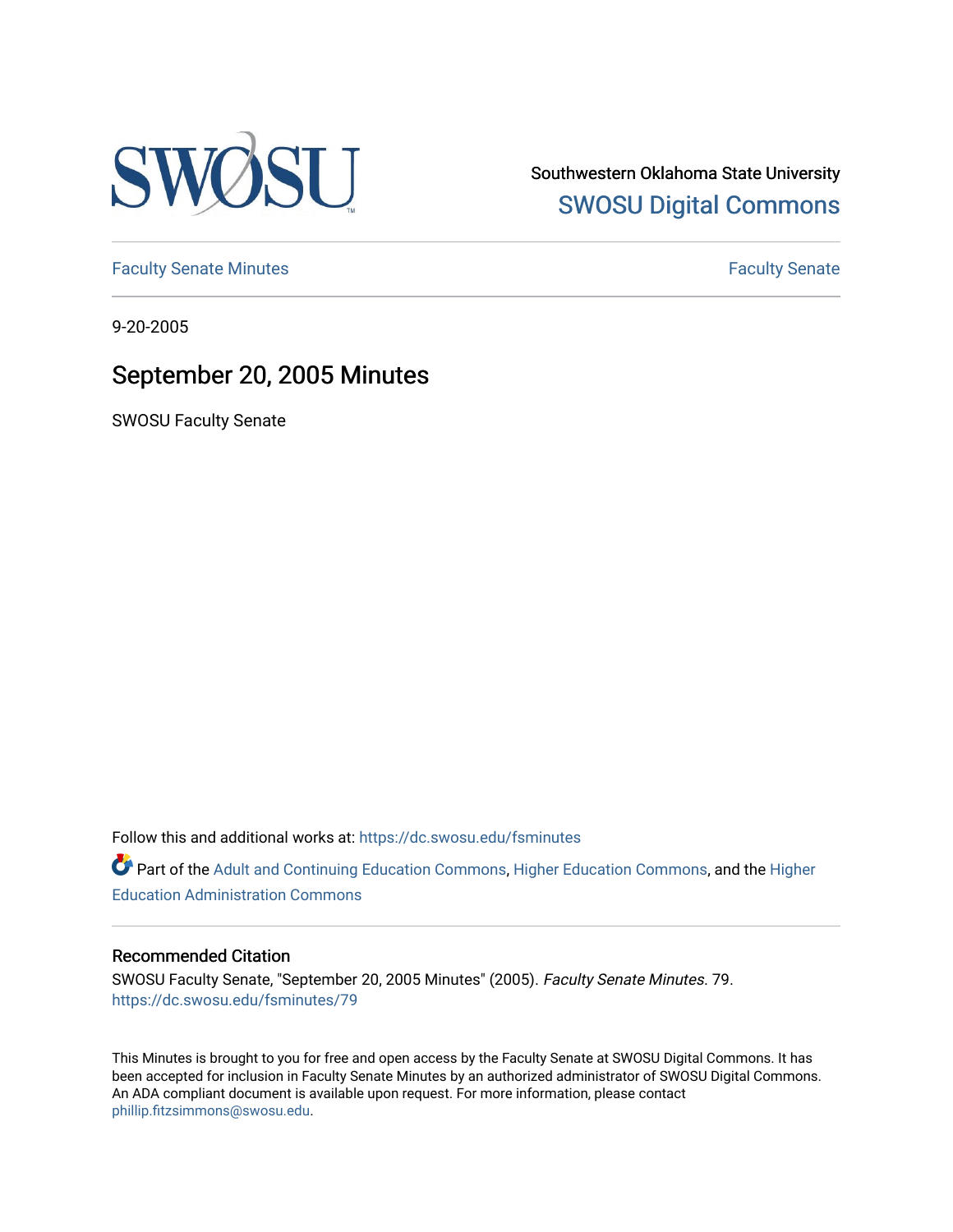Faculty Senate Meeting 2:00PM Sept. 20, 2005, Stafford 110 **Approved** Faculty Senate Meeting Minutes

# **I. CALL TO ORDER AND ESTABLISH QUORUM:**

The Sept. 30, 2005 meeting of the Faculty Senate was called to order at 2:00 PM in Stafford 110 with FS President Kelley Logan presiding. The following members were present: Melody Ashenfelter, Arden Aspendon, Madeline Baugher, David Bessinger, Dayna Coker, Viki Craig, Tom Davis, Michael Dougherty, Barry Gales, Terry Goforth, David Hertzel, Robin Jones, Kelley Logan, Scott Long, Tami Loy, Jody Maness, Robbie McCarty, Carroll Ramos, Jeffrey Short, James South, Mark Tippin, Jon Woltz, and Patsy Wootton.

**II. CERTIFICATION OF SUBSTITUTES**: Max White substituted for Nancy Penner and Kathy Wolff substituted for Dan Chatelain.

# **III. PRESENTATION OF VISITORS:** None

# **IV. APPROVAL OF MINUTES:** Minutes of Aug. 26, 2005 were approved.

# **V. ANNOUNCEMENTS:**

A. From FS President Logan:

1. Overall SWOSU enrollment is down approximately 4%. Included in that loss is a reduction of 186 first-time freshmen. The good news is that our demographics show more variety -in the 90's, SWOSU was 91% white and now is 81% white. And, Pharmacy had 668 applicants for 84 slots this year.

2. We will be hiring an Assistant Director of Academic and Career Counseling to meet a need for graduating students. And Public Relations is planning for a Billboard on I-40 in the Yukon/Mustang area.

3. Wellness Center: Dedication December 2. The cost to non-student SWOSU community members is \$10 / month. (NOTE: the original recommendation from the committee was \$20 / month --- a 50% savings!) The rationale is that the center is funded by student fees (Tom Fagan reports the average student is paying approximately \$100 / semester in fees for the center). Nelson Perkins says you will need to swipe your new 6 digit ID numbers upon entry. You will need them for admission to university events and any other university facilities requiring identification. In response to the FS request that faculty (the staff should be included as well) have their Wellness Center membership be part of their benefit package President Hays states that The Weatherford community and the YMCA were informed that the Wellness Center would not compete with the Y. To include the membership in the benefit package will require an actual budget adjustment of between \$40-50K - in order for it to be a real benefit and not violate our trust with the community. We would not be able to do this at this time. For those not wanting membership, we should compensate them with actual pay. President Hays requested that we wait a year for full consideration. The budget planning for FY07 will begin in about February; President Hays would like the FS to readdress this issue then. (Personnel Policies Committee was asked to poll faculty this semester to determine interest.)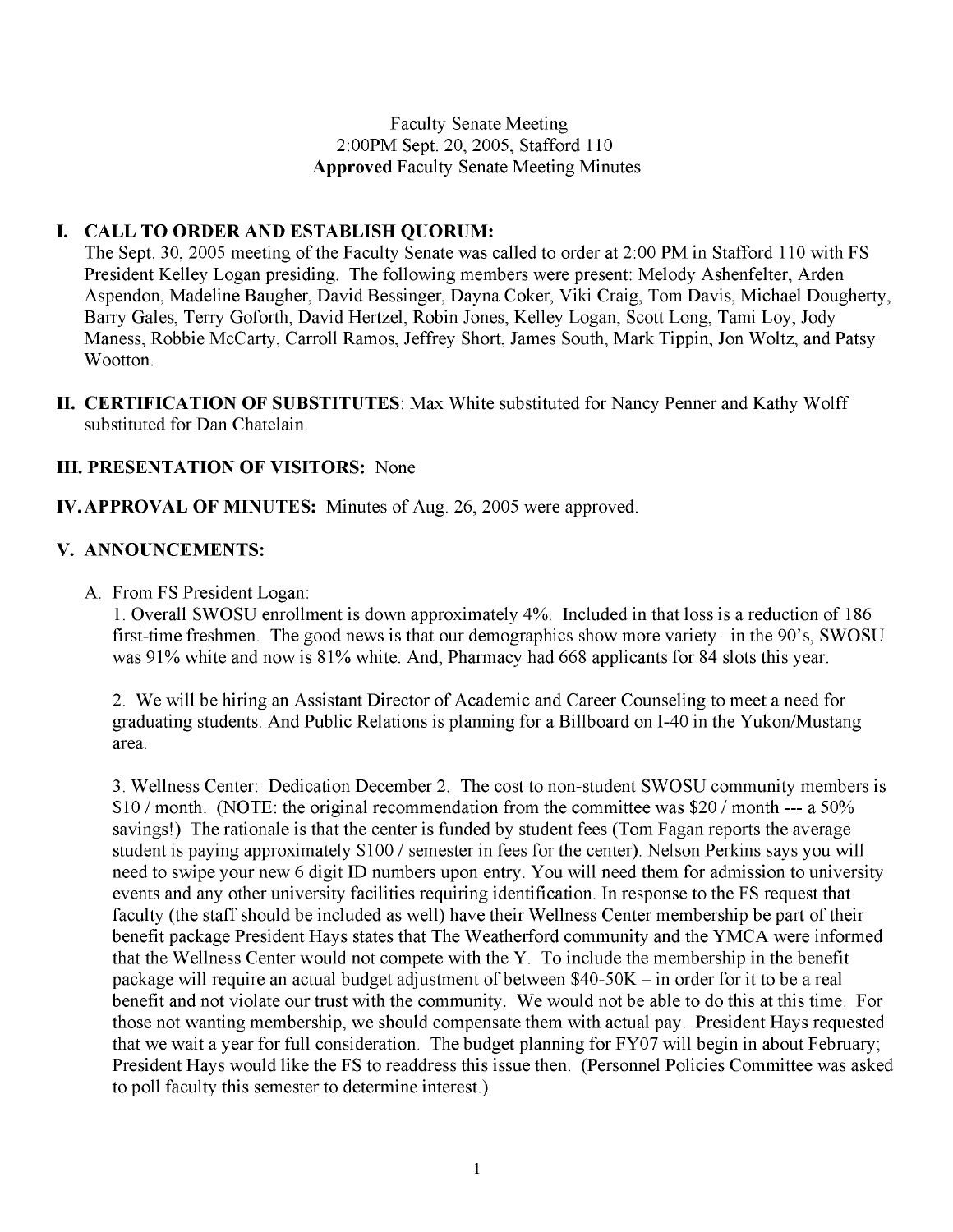4. Human Resources: Health Insurance Option Period is October 11. New Life Insurance offerings will be available at that time.

**Note of Warning**: According to State Law, any employee who is delinquent in State Income Tax and who has received their 3<sup>rd</sup> notice must be terminated by the university, regardless of rank, tenure, or position.

5. Energy Efficiency Renovations are beginning with Campbell Building which will be offline beginning in May through the summer. Classes normally scheduled for Campbell will be moved to other buildings and the university is considering renting classrooms at the Middle School for Band Camp, etc. This is the first step in a long-term project to improve campus-wide energy efficiency.

6. The university may receive bond money by the first of the year pending the outcome of the protest period. If no one protests, the money would arrive sooner. The university is studying whether to spend money immediately or wait until post-Katrina construction cost decline.

7. Financial aid will begin communicating with students by email (student webmail).

8. Recognition of Support Staff years of service is Oct. 11 at the conference center.

9. A textbook rental program is being considered. (More information was requested on this program.)

B. FS Secretary/Treasurer Ashenfelter:

- 1. Roll Sheet—please sign and update.
- 2. Treasurer's Report: BancFirst Checking account balance: \$1,554.74 University account balance: \$131.96
- C. FS President Elect Maness: No report
- D. FS Past President South: No report
- E. FS Student Government Representative Sheena Pritchett: Not present

# **VI. REPORTS FROM STANDING AND AD HOC COMMITTEES:**

A. Judiciary Committee (Issues sent to committee; Review of FS Constitution and recommended changes for elections and implementation of Article II, Section 2): Working on issues and may have motions for the next meeting.

#### **VII. UNFINISHED BUSINESS:**

None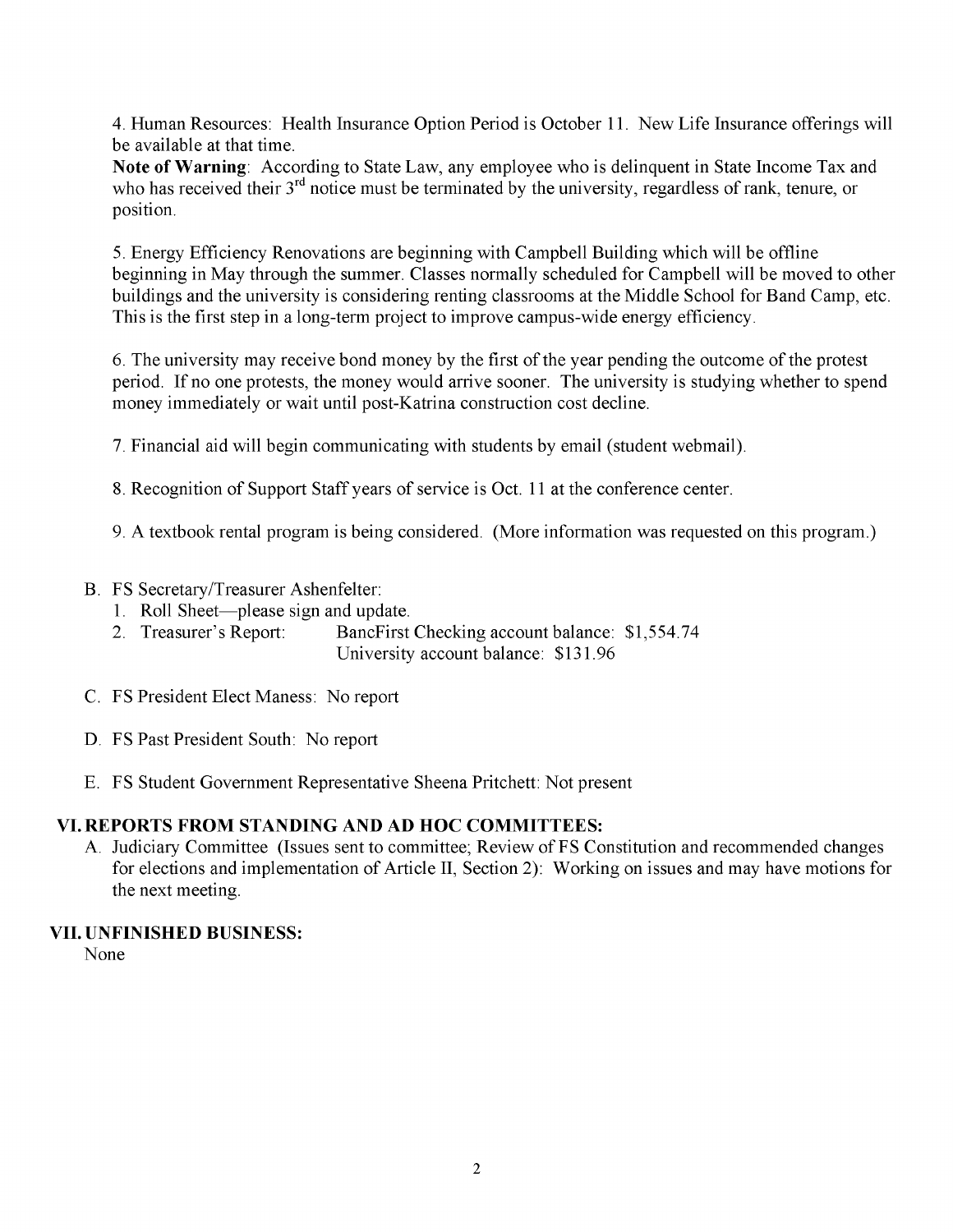#### **VIII. NEW BUSINESS:**

#### A.

#### **FS Motion 2005-09-01**

**MOTION: We have a request from a member of the committee to rename the Faculty Research and Scholarly Activity Committee to the University Research and Scholarly Activity Committee.**

**Rationale: Because research and scholarly activity are conducted by members of the university community not considered faculty, the committee name should be changed to acknowledge all involvement.**

The motion passed by voice vote.

B.

#### **FS Motion 2005-09-02**

**MOTION: There is a proposal to alter the Handbook so that there is a method in place to elect a member of FUPTRC from the College of Associate and Applied Programs when no one meets the standard criteria. Thus the handbook (handbook page 100, PDF page 107) should be amended to read (delete text with the strikethrough and insert bold text):**

> "4. If there are fewer than three (3) **not enough** candidates **in a college** and all eligible candidates have agreed to serve, then the Faculty Senators from that college shall submit a plan to the Chief Academic Officer for filling the vacancy(ies) to attain a list of three (3) candidates from the College of Arts and Sciences and the College of Professional and Graduate Studies Once an acceptable **a** plan is agreed upon **by the Chief Academic Officer and the Faculty Senators from that college**, the slate of three (3) candidates will be submitted."

> **Rationale**: The handbook clearly states that the College of Associate and Applied Programs should have a member on the FUPTRC and the process by which a member is elected to this committee when no one in Arts and Sciences or Prof Grad Studies meets all the criteria. However there is no clear method for electing the member from College of Associate and Applied Programs when they find themselves in this predicament.

The motion passed by voice vote.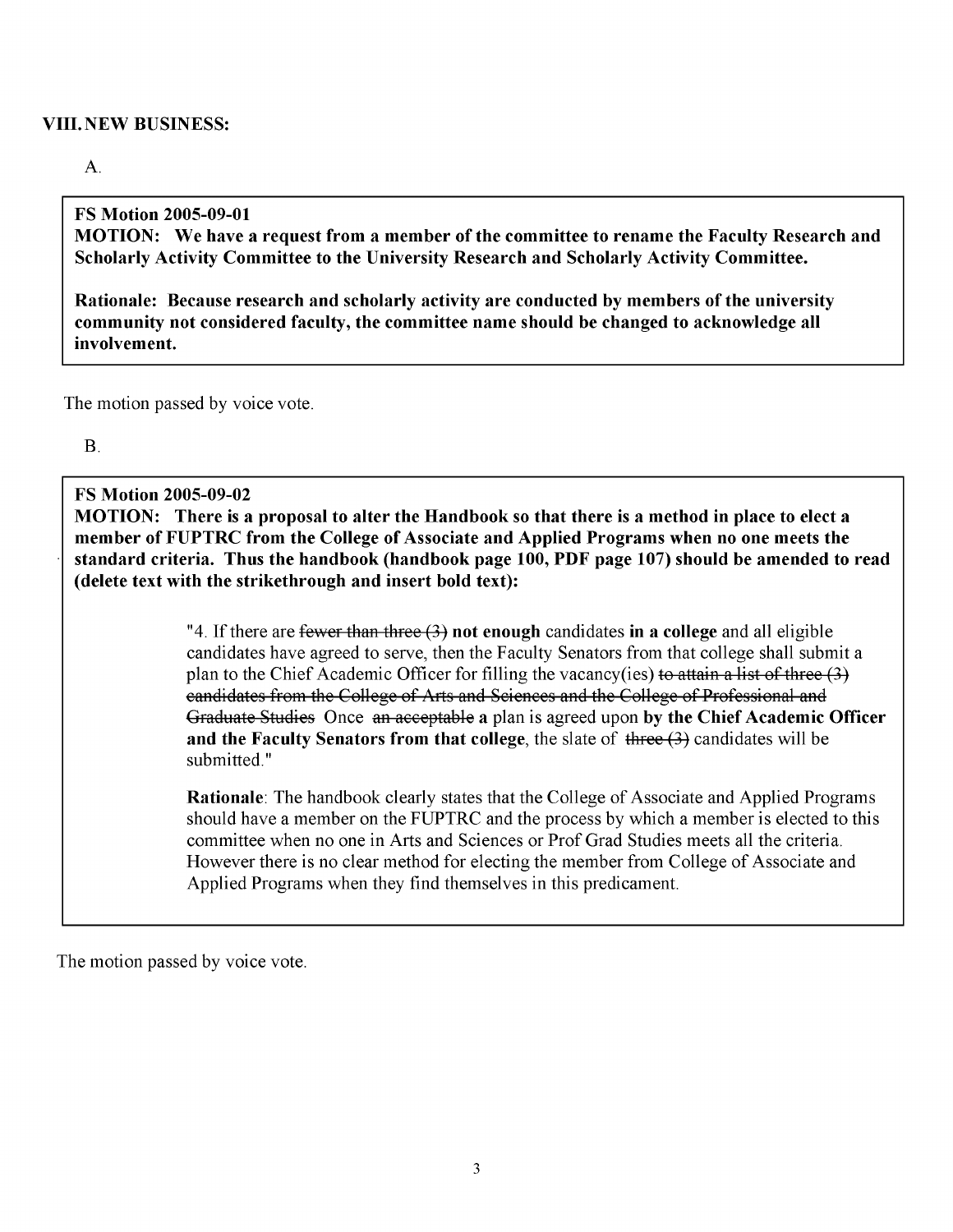#### C.

# **FS Motion 2005-09-03**

**MOTION: The Faculty Senators should nominate a member from CPGS for the Bernhardt Committee to replace Dr. Harry Nowka since he is now ineligible to serve.**

**Rationale: Because Dr. Nowka was moved to A&S in the redistribution of the School of Business, CPGS no longer has a representative on the committee. A recommendation must be in place by around mid- to late-January.**

The motion passed by voice vote.

D.

#### **FS Motion 2005-09-04**

**MOTION:** Personnel Policies Committee proposes the addition of the following **(in bold)** to our grievance policy:

(d) Timing of Complaint. A complaint must be filed with the Faculty Senate President within 180 calendar days from the date on which the faculty member knew or reasonably should have known of the alleged violation or incident giving rise to the grievance. **If the complainant chooses to first attempt informal resolution, the 180 days will be extended by the amount of time elapsed in the informal resolution process, as evidenced by written documentation.** All other time periods may be extended by mutual agreement of the parties involved.

**Rationale:** There is a 180 calendar day time limit between the grievable offense and the complaint being filed. The committee agrees that is a reasonable limit. However, if a person in good faith first tries the informal resolution, the clock keeps ticking. If the administration, for whatever reason, takes a long time to investigate and follow up on complaints, a person could run out of time to prepare and submit the grievance before the 180 day window expires. This change would, I believe, benefit both the complainant and the university by encouraging informal resolution first (and thus possibly lowering the number of actual grievances filed).

The motion passed by voice vote.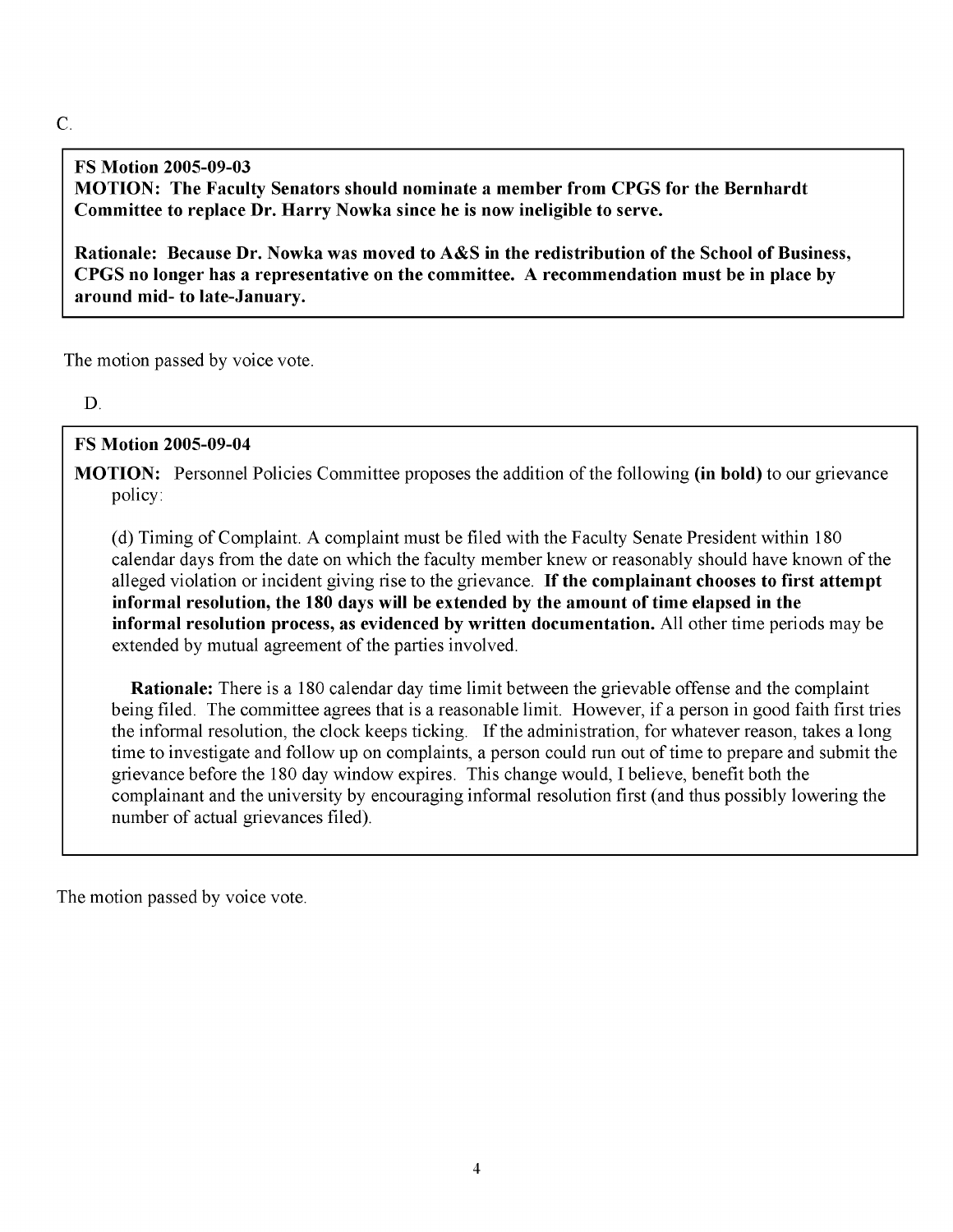**FS Motion 2005-09-05 MOTION: Personnel Policies Committee proposes rewording paragraph (2) Pre-hearing of the grievance policy:**

**Proposed reworded paragraph:**

**(2) Pre-Hearing. Within 10 classroom days of being elected, the chair of the Hearing Committee will schedule an orientation/pre-hearing.**

**Rationale: The original version of this sentence contained a reference to a non-existent written response (the written response was deleted from the model we used to streamline the process). This sentence ties the timing of the pre-hearing to an actual event in our process.**

The motion passed by voice vote.

F.

**FS Motion 2005-09-06 MOTION: Jim Waites of the SWOSU Foundation is asking the Senate to consider procedures pertaining to the criteria and process for SWOSU awarding honorary doctorates to individuals who provide great service to the University.**

**Rationale: Because we offer a PharmD, we can grant honorary doctorates and, thus, should.**

G.

**FS Motion 2005-09-07 MOTION: It was moved to send FS Motion 2005-09-06 to the Curriculum Committee.**

The motion carried by voice vote.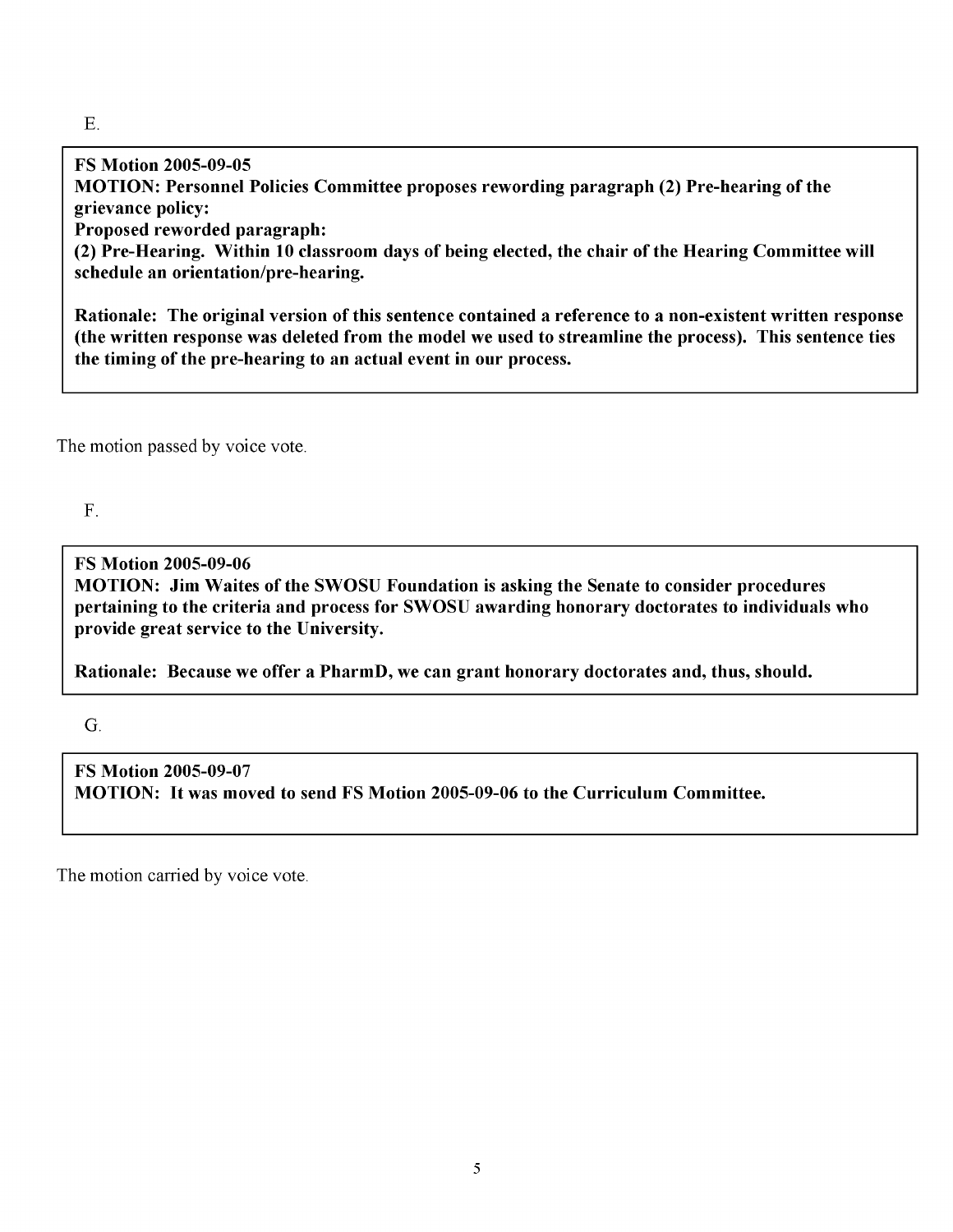#### H.

#### **FS Motion 2005-09-08 MOTION: A senator proposes the addition of the following (in bold) to item 4 of the Departmental Continuance Committee procedure.**

(The following excerpt is from the Faculty handbook on pages 108 and 109)

The Departmental Continuance Committee\* shall meet and consider the strengths and weaknesses of the faculty candidate for continuance. The Department Chair/Associate Dean conducts the meeting and is a nonrecommending member. This open discussion is followed by submission of a Faculty Recommendation Form for Continuance from each member of the committee to the Chair by October 15. Once the Chair has prepared the summary report it must be reviewed and signed by members of the departmental committee. 4. The Chair has the responsibility to meet with the faculty member to share the results of the committee recommendations and discuss the perceived strengths and weaknesses. **The chair will provide the faculty member with a copy of the summary report which has been signed by the members of the continuance committee.**

**Rationale:** The faculty member should have a copy of the summary for review and reflection.

The motion passed by voice vote.

I.

# **FS Motion 2005-09-09**

**MOTION: The SWOSU Faculty Senate should recommend to the University Administration that faculty librarians be eligible for faculty promotion and tenure.**

**Rationale: This motion should be passed for the following reasons: 1) Rank and tenure serves as a method to support academic and intellectual freedom in higher education and has a long history of support by the academic community in this country 2) The American Association of University Professors and the Association of College & Research Libraries jointly support faculty rank and tenure for academic librarians 3)The SWOSU faculty librarians respect the historical tradition of and participate actively in the academic Triumvirate: Teaching, Research, Service 4) Many other academic institutions in the State of Oklahoma provide faculty rank and tenure for librarians 5) Finally, this change would not effect the tenure and promotion process for other SWOSU faculty, particularly those going through the process this year**

J.

# **FS Motion 2005-09-10**

MOTION: It was moved to send FS Motion 2005-09-09 to the Personnel Policies Committee.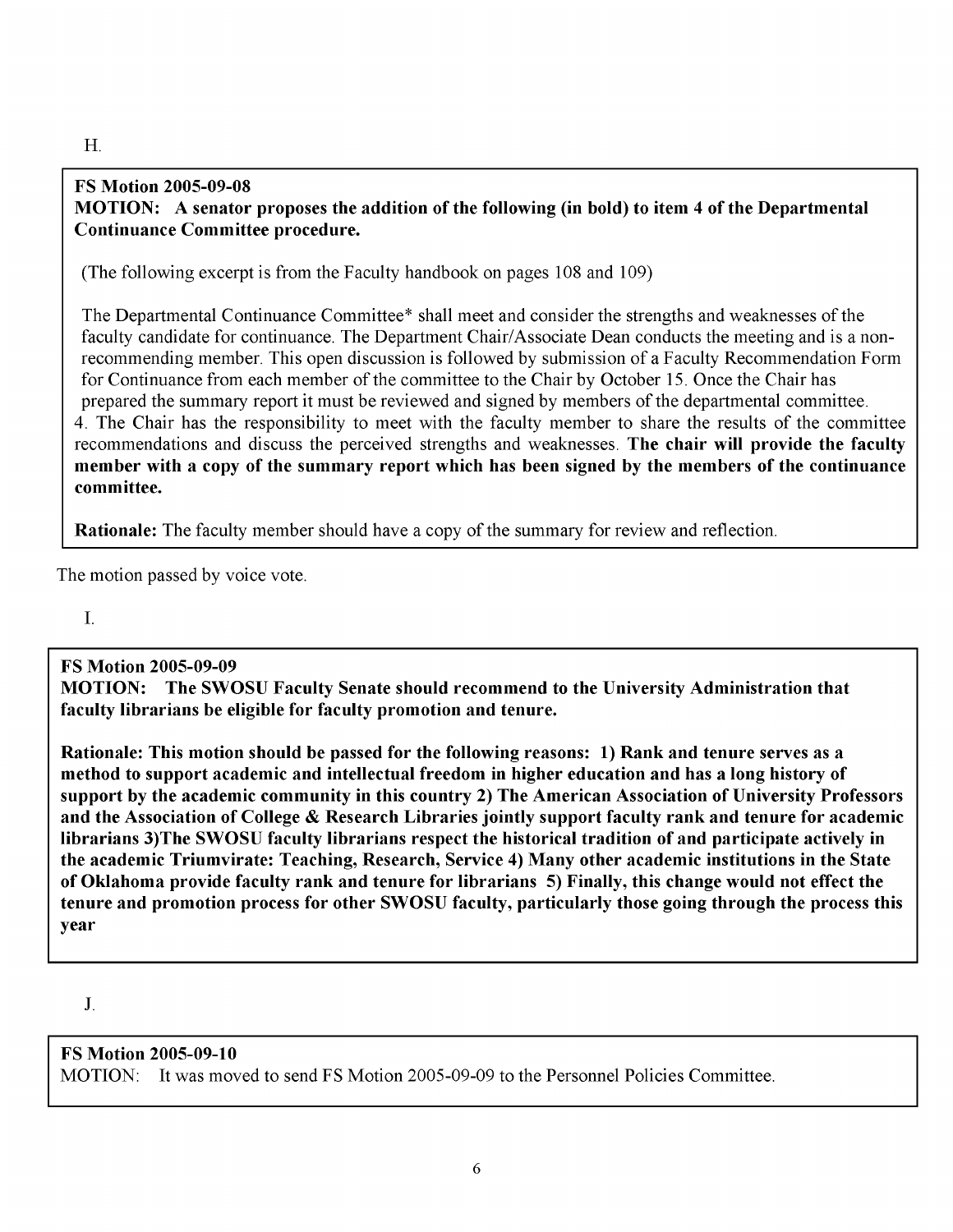The motion passed by voice vote.

K.

# **FS Motion 2005-09-11**

**MOTION: The number of semesters of faculty evaluations required should be standardized for continuance and T/P.**

**Rationale: Although the handbook says a maximum of 7 years, Jan Noble only keeps 5 years and every Dean is requiring a different number. This seems inequitable.**

L.

**FS Motion 2005-09-12 MOTION: It was moved to send FS Motion 2005-09-11 to the University Policies Committee**

The motion carried by voice vote.

M.

**FS Motion 2005-09-13 MOTION: It has been recommended that a written notification of Post-Tenure Review should be provided by September 15, one calendar year before the review.**

**Rationale: This measure would ensure the reviewees time to collect the correct course evaluations.**

The motion passed by voice vote.

N

**FS Motion 2005-09-14 MOTION: It has been recommended that the vita updating scheduled for April should be delayed until September.**

**Rationale: This measure would streamline paperwork. At this time, the vitas are updated both in April and September. Such vigilance is unnecessary.**

The motion passed by general agreement.